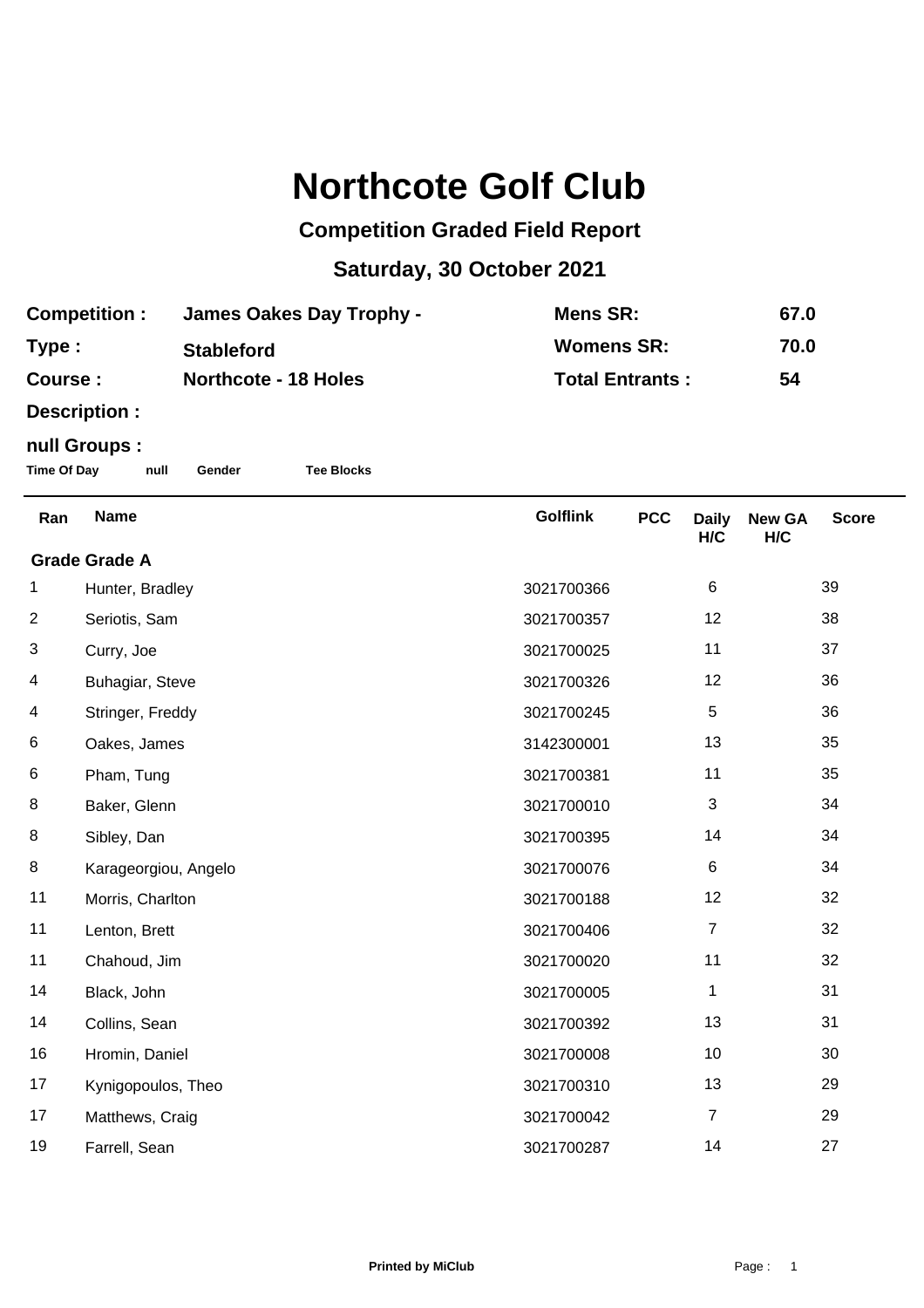| Ran            | <b>Name</b>          | <b>Golflink</b> | <b>PCC</b> | <b>Daily</b><br>H/C | <b>New GA</b><br>H/C | <b>Score</b> |
|----------------|----------------------|-----------------|------------|---------------------|----------------------|--------------|
| 20             | Graham, Ross         | 3021700214      |            | 14                  |                      | 26           |
| 20             | Phillips, Andrew     | 3021700341      |            | 11                  |                      | 26           |
| 20             | Cassidy, Butch       | 3021700342      |            | 10                  |                      | 26           |
| 23             | Pratt, Ronald        | 3021700043      |            | 12                  |                      | 25           |
| 24             | Plet, Gino           | 3021700006      |            | 12                  |                      | 17           |
|                | <b>Grade Grade B</b> |                 |            |                     |                      |              |
| 1              | Quadrino, John       | 3021700054      |            | 15                  |                      | 41           |
| $\overline{c}$ | Steventon, Mike      | 3021700172      |            | 16                  |                      | 36           |
| 3              | Kifoto, William      | 3021709511      |            | 15                  |                      | 34           |
| 4              | Corrigan, John       | 3021700376      |            | 16                  |                      | 33           |
| 4              | Harris, Shane        | 3021700230      |            | 15                  |                      | 33           |
| 4              | Doyle, Dan           | 3022727171      |            | 15                  |                      | 33           |
| 4              | Conboy, Andrew       | 3021700231      |            | 17                  |                      | 33           |
| 8              | Owens, Mark          | 3021700364      |            | 16                  |                      | 32           |
| 8              | Owen, Mal            | 3100101071      |            | 15                  |                      | 32           |
| 8              | Piccirilli, Carlo    | 3021700356      |            | 15                  |                      | 32           |
| 11             | Kann, Peter          | 3021700390      |            | 16                  |                      | 31           |
| 12             | Humphries, Cord      | 3021700241      |            | 18                  |                      | 30           |
| 12             | McColl, Larry        | 3021700109      |            | 17                  |                      | 30           |
| 12             | Jennings, Jack       | 3021700397      |            | 20                  |                      | 30           |
| 15             | Pham, Viet           | 3021700387      |            | 25                  |                      | 29           |
| 15             | Nikolaidis, Dorothy  | 3300500010      |            | 21                  |                      | 29           |
| 15             | Dwoschak, Mark       | 3021700096      |            | 15                  |                      | 29           |
| 18             | Enos, Clive          | 3021700212      |            | 17                  |                      | 28           |
| 19             | Tanti, John          | 3021700347      |            | 28                  |                      | 27           |
| 20             | Green, Linda         | 3300500022      |            | 32                  |                      | 26           |
| 21             | Poa, Rangi           | 3021700405      |            | 21                  |                      | 25           |
| 21             | Morelli, James       | 3021700382      |            | 31                  |                      | 25           |
| 23             | Moorby, Phil         | 3021700154      |            | 30                  |                      | 22           |
| 23             | Nikolaidis, Peter    | 3021700002      |            | 30                  |                      | 22           |
| 25             | Baker, Matt          | 3021700389      |            | 31                  |                      | 20           |
| 25             | Xavier, Nathan       | 3021700277      |            | 15                  |                      | 20           |
| 25             | Baker, Luke          | 3021700391      |            | 31                  |                      | 20           |
| 28             | Leoncio, Ramon       | 3021800068      |            | 25                  |                      | 16           |
| 29             | Parry, Rodney        | 3021700048      |            | 29                  |                      | 15           |